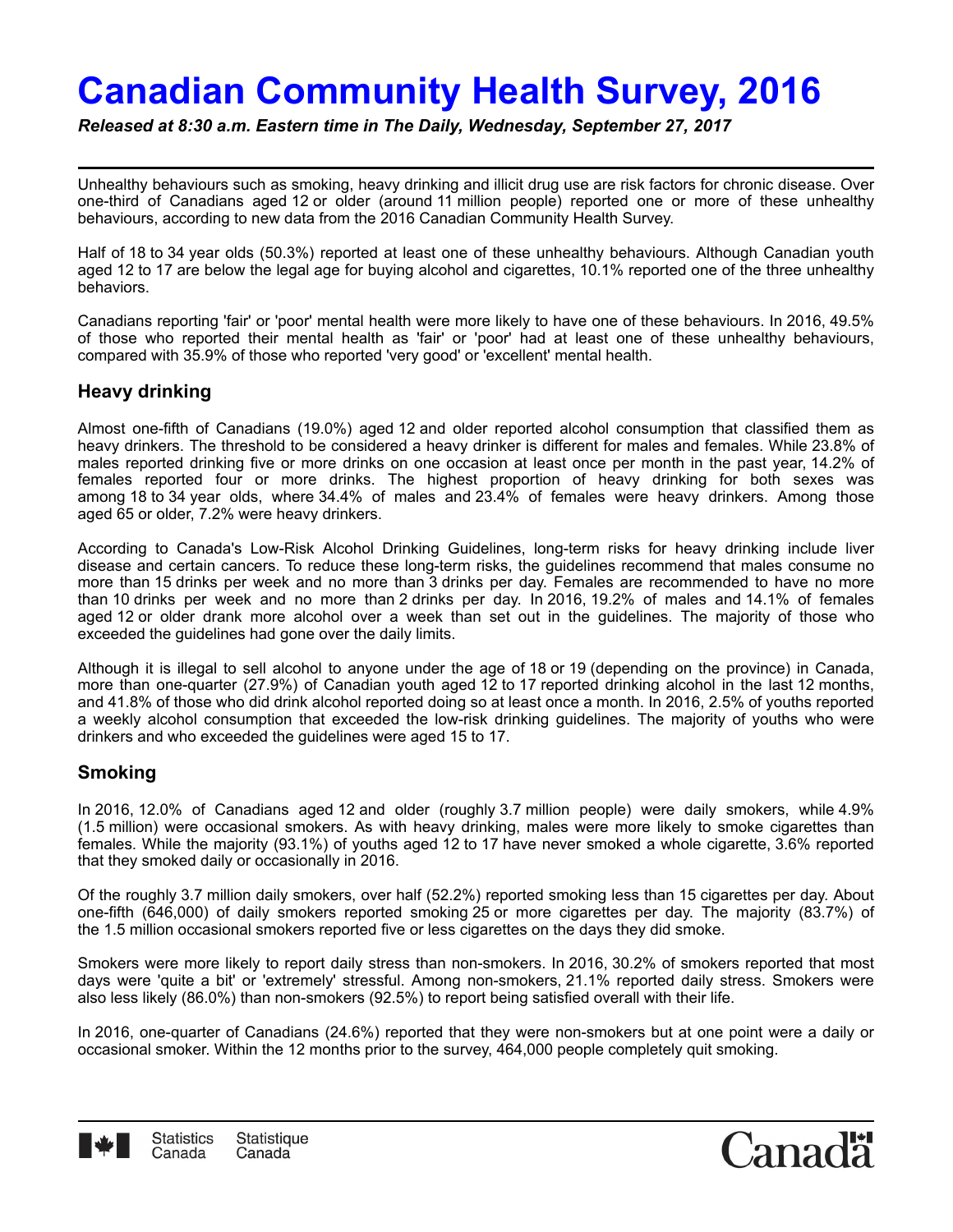## **Illicit drug use**

The CCHS collected information on illicit drug use in 2016 by asking Canadians about methods for using drugs. Canadians were asked if they had smoked, taken orally, or snorted or sniffed illicit drugs, or if they used a needle to inject or be injected with any drug not prescribed by a doctor.

In 2016, one-third of Canadians aged 12 or older (around 9.8 million people) reported using illicit drugs by one of these methods in their life, while 1 in 10 (10.7%) reported using these drugs in the past year. Males were almost twice as likely as females to have reported using drugs in the past year (13.9% of males versus 7.7% of females).

While the majority of the 3.2 million drug users in the last year only reported smoking as their method of use, about one-third (969,000) reported that they had used illicit drugs by a different method (orally, snorting or sniffing, or injecting).

Young adults aged 18 to 34 were the most likely (21.5%) to report drug use in the past year, more than twice the drug use rate than any other age group. Among youths aged 12 to 17, 6.1% reported using illicit drugs in in the past year.

Past year drug use was more than five times higher among those who were smokers or heavy drinkers (24.9%) than those who did not have either behaviour (4.5%). Furthermore, more than one-quarter (29.0%) of cigarette smokers also reported using illicit drugs in the past year. For those aged 18 to 35, about half (46.8%) who smoked cigarettes also reported using drugs in the past year.